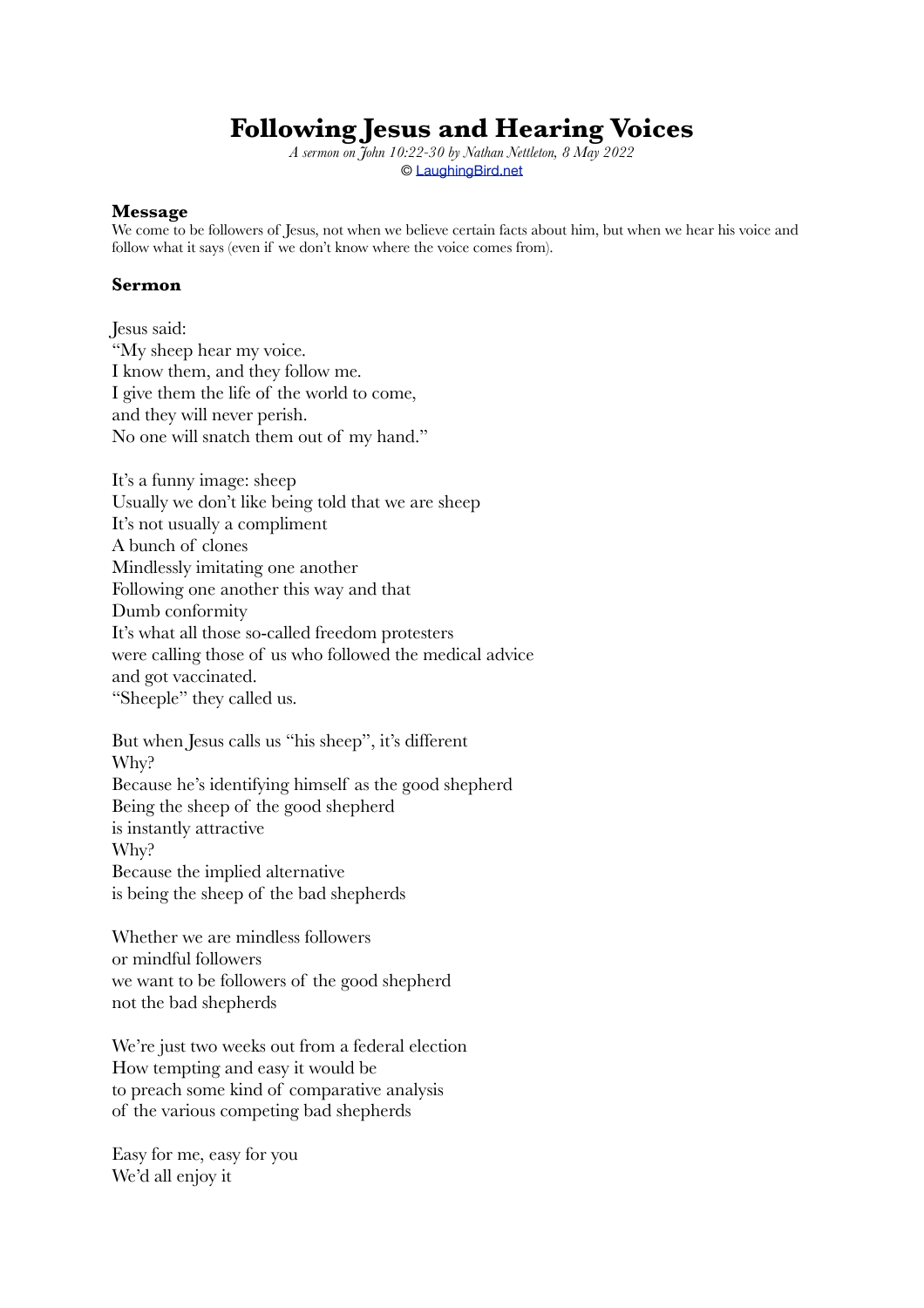We love focussing on the faults of bad shepherds We go through their Facebook profiles We trawl through things they once said somewhere We find the hypocrisies, the unenlightened pasts, the trails of arrogance, of entitlement, of unrecognised privilege, of petty corruption We hold them up to ridicule We gloat And we feel so good

We feel good about being so good Because nothing reassures us of our own goodness more surely than joining in with the exposing and castigating of others The worse we can make them look the better we appear We need someone to measure ourselves against and the nastier the chosen comparison point the closer to perfection we will seem at least in our own eyes. So politicians are perfect targets.

But the feel good path the easy and tempting electoral season roast is not the path that Jesus is calling us to take

"My sheep hear my voice. I know them, and they follow me."

Nothing there about focussing our attention on the voices of the bad shepherds Nothing about being fascinated by them or gaining endless enjoyment from studying them closely closely enough to expose them, ridicule them, castigate them

"My sheep hear my voice. I know them, and they follow me."

If we are to hear that voice and learn to follow that voice we'll have to give our attention to that voice not to the others even if it's more fun and goes down well with a democracy sausage

But this is not a call to ignore the politicians to turn off to the election campaign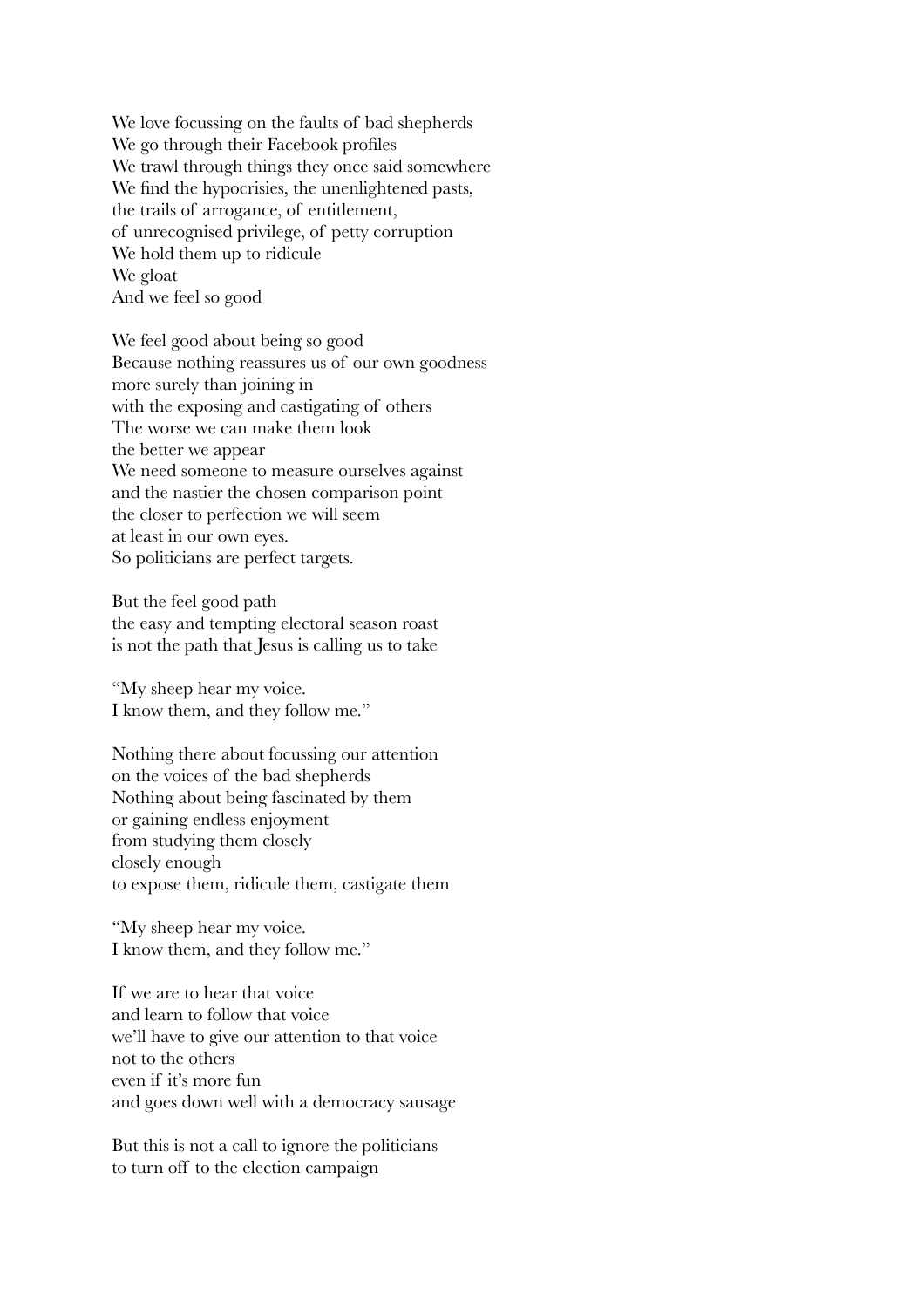to imagine yourself above politics Jesus called himself the good shepherd in a place and time where that image meant "the true king" It was an intensely political claim

"My sheep hear my voice. They follow me Not Caesar."

But there is no messiah running in the current election What are sheep of the good shepherd to do? "My sheep hear my voice Whoever I might speak through my sheep hear my voice."

Listen carefully for the shepherdy voice Don't be taken in by those who claim to speak for him Many will come claiming to speak in his name Don't fall for them

I remember last time round there was a Baptist pastor running for the Senate He was emailing me regularly Asking me to urge you to vote for him I read his policy statements There was nothing that sounded like Jesus More like old fashioned colonialism A hankering after the good old days of a strong empire and the unquestioned reign of European values

I emailed him a question I think it was a Jesus-y question He wrote back but he side-stepped the question and just urged me to urge you to vote for him so that there would be "one of us" in parliament

But parliament doesn't need more of "us" at least not because they are "us" Parliament does need those who hear the voice of the good shepherd and follow But those who hear the voice and follow may not be those wearing good shepherd lapel badges and good shepherd bumper stickers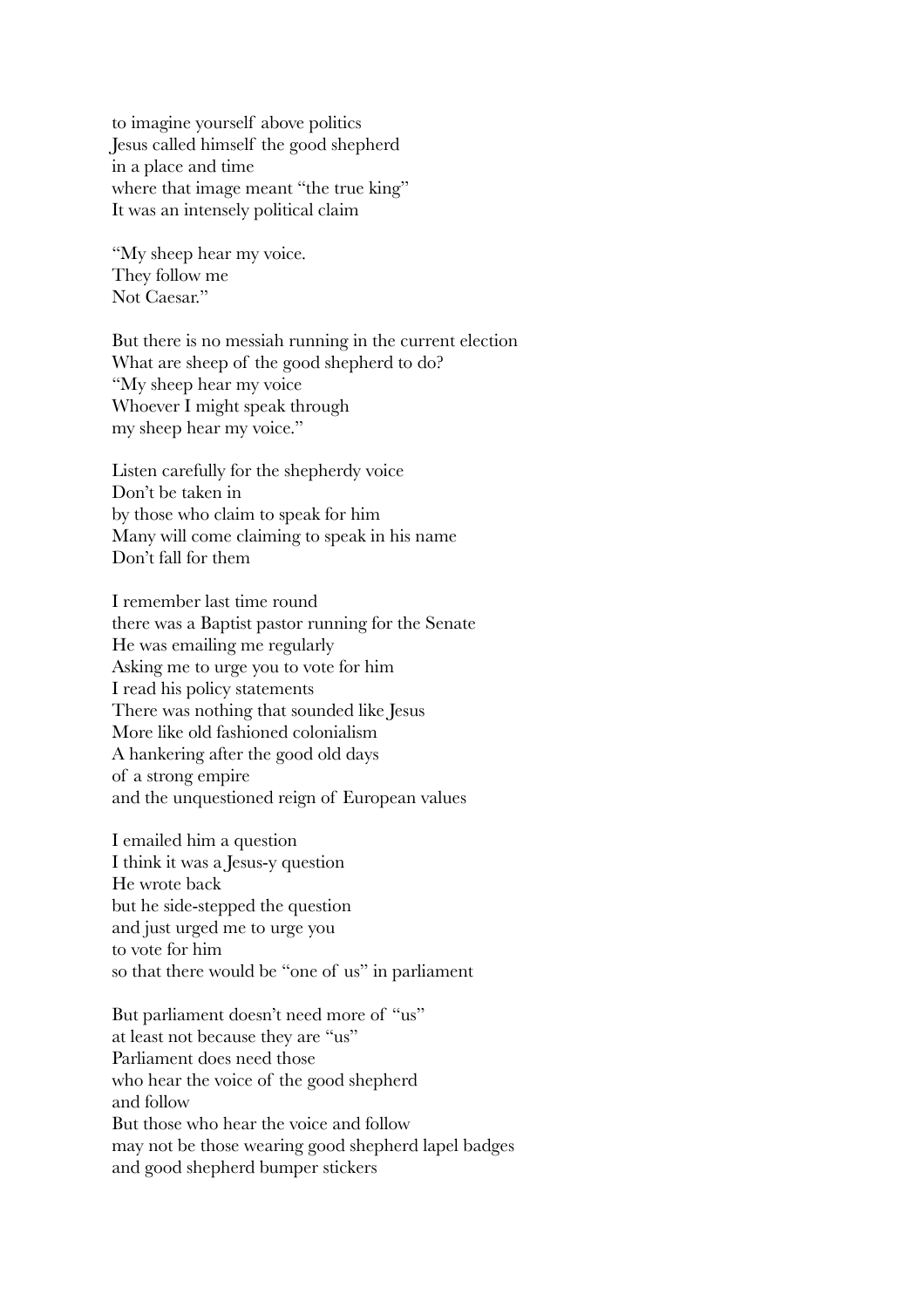and waving good shepherd flags They may not even know where the voice came from They just heard a voice a voice that rang true and they followed it

I wonder if it possible to be a follower of Jesus without knowing it It seems to follow We are called to be people of "the way" rather than just badge wearers or believers in an idea Jesus says, "My sheep hear my voice. I know them, and they follow me." He says, "I know them" not "They know about me"

This is one of the problems with the proposals that our Baptist Union is discussing at the moment. They are putting up a statement of beliefs and saying that we are defined by our belief in those things. But from the very beginning of the Baptist movement we have recognised that that is a failed project. The early Baptists saw the Catholics and Lutherans killing one another over their statements of belief and concluded that that obviously wasn't something that helped people to follow the Prince of peace and love their enemies. They concluded that we would have to define ourselves by the way we do things, not by what we say, by our actual practice of listening to the shepherd's voice and following where it led.

"My sheep hear my voice and follow me"

Sometimes we may not even recognise who the voice comes from. We just hear something that sounds true, life-giving, and we follow.

Who hasn't had the experience of responding to a voice without knowing who it came from? To varying degrees we all hear voices all the time

There are voices of conscience voices of past memories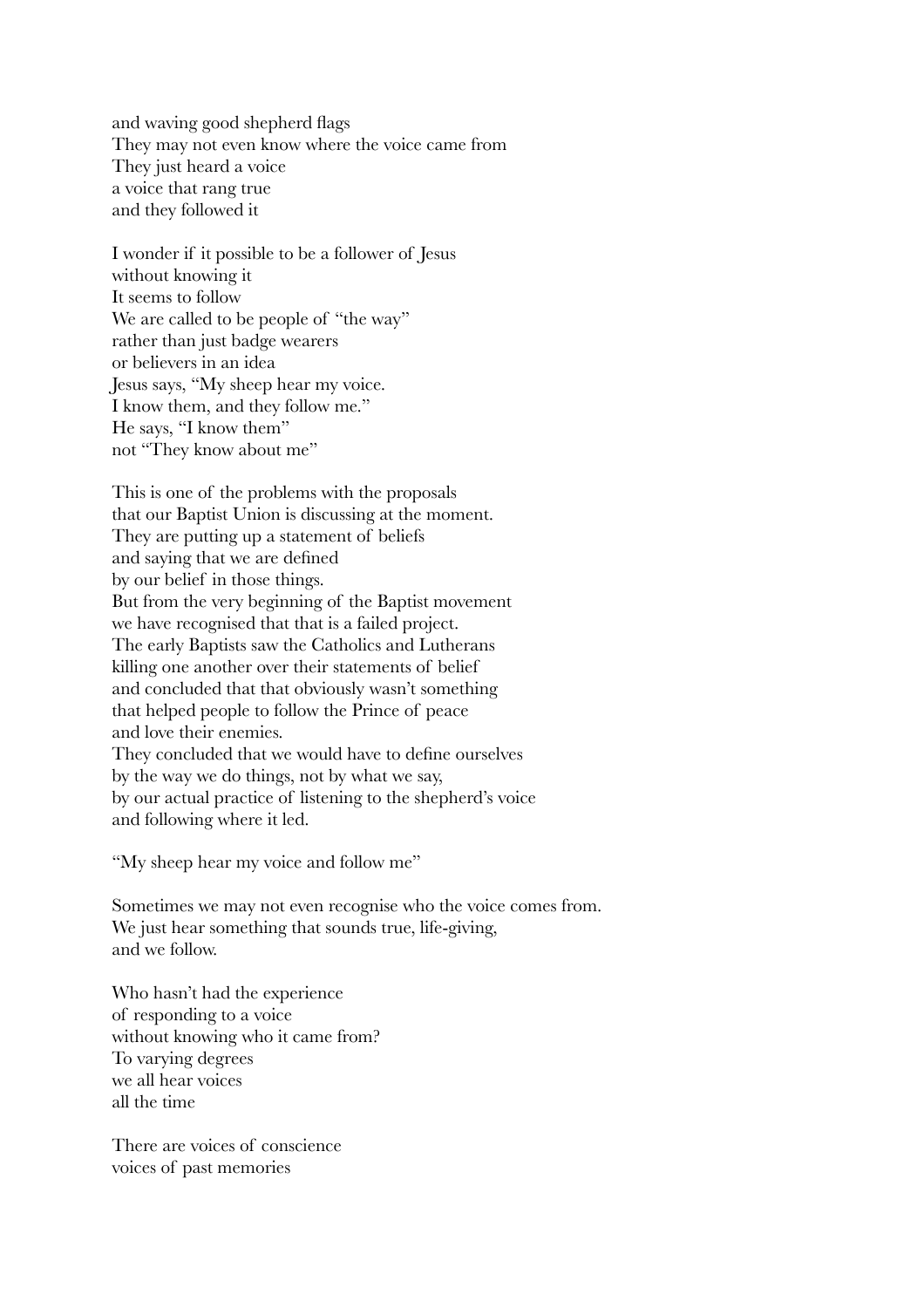voices of vanity or self doubt self loathing even voices of fear or confidence voices that question and criticise voices that encourage and motivate

Some of them are so loud and clear that they are almost indistinguishable from the voices of other people Some of them have been carefully manufactured and fed to us by vested interests through calculated media targeting so that they will echo loudly within us Others are so subtle that we are reluctant to call them voices Hunches **Instincts** Gut feelings Inner promptings

When the prophet Elijah stood on the mountain and waited for the voice of the Lord there were lots of big loud voices an earthquake, a cyclone, a bushfire but the voice of the good shepherd was not in the big loud voices The voice of the good shepherd came to him in a whispering sound of sheer silence and he covered his face and fell to his knees

To varying degrees we all hear voices all the time Some we dismiss Some we ignore Some we barely notice Some we strain our ears to hear in the whispering sound of sheer silence Some make our hearts leap Some ring true Some challenge and inspire Some we choose to follow perhaps without even being sure why It just seems right

"My sheep hear my voice. I know them, and they follow me."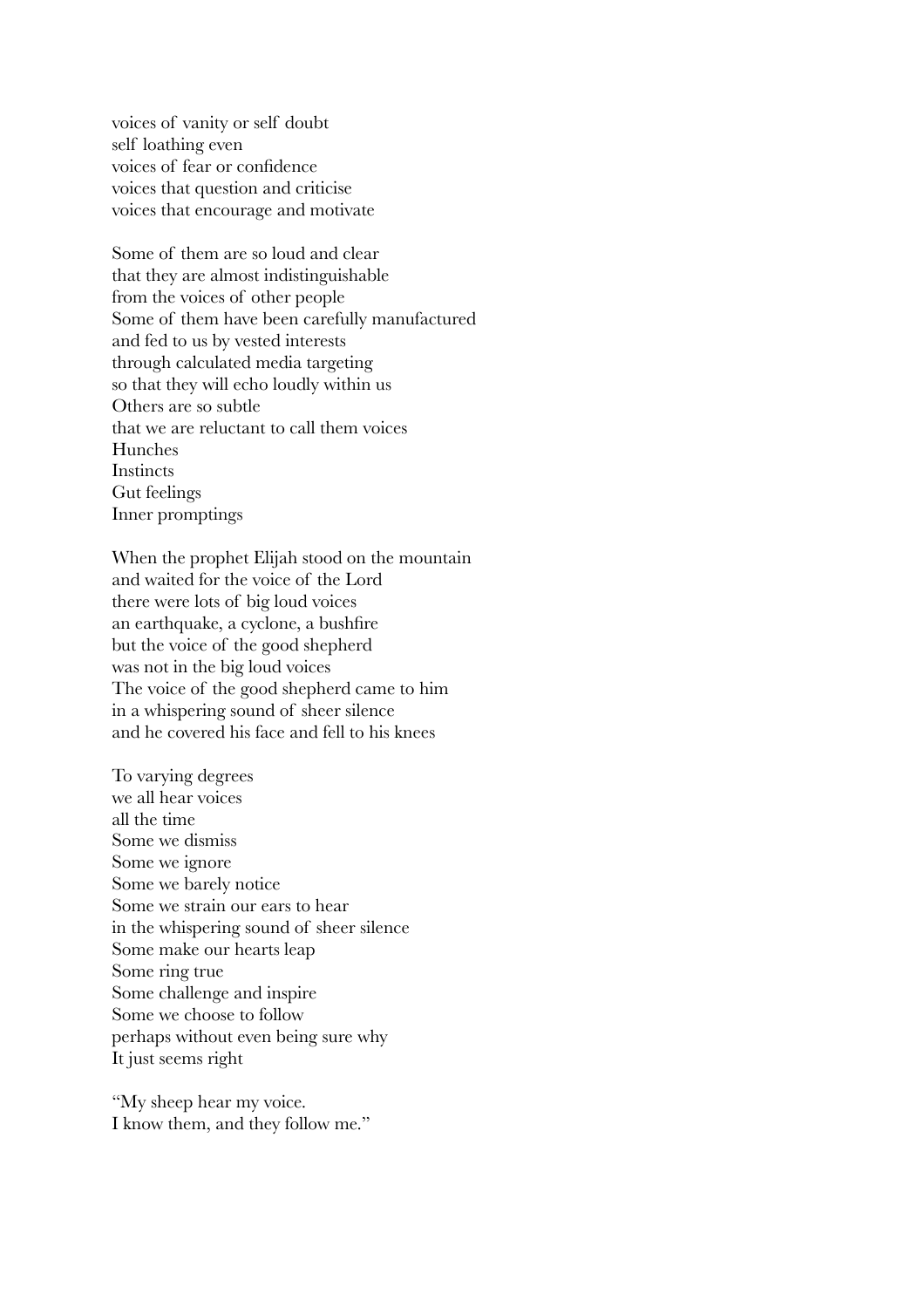In the multitude of voices how do we know which is the voice of the good shepherd? the voice of the risen one?

The truth is that we can seldom know for sure but it is something worth practicing We're better at it together When we discuss what we are hearing or feeling and listen to one another we are more likely to get it right "Where two or three gather in my name there I am in your midst" says the risen one, the good shepherd

But even alone we can learn from experience and get better at recognising that voice

The voices that spark hope within you that open your heart and fill you with compassion for those you previously regarded with suspicion The voices that spark gratitude and inspire you to open your hands and share the gifts you have received The voices that urge you to tear down the walls of hostility to resist the rush to blame and condemn to build bridges of grace and peace The voices that encourage you to be merciful to others and to yourself to know yourself and others beloved liberated and invited together into the life and love of the age to come

These are the voices that are likely to be breathed into our hearts and minds by the good shepherd the risen one And as we become more experienced at responding to that voice and seeing good fruit result we learn to trust our judgement and recognise it more readily and confidently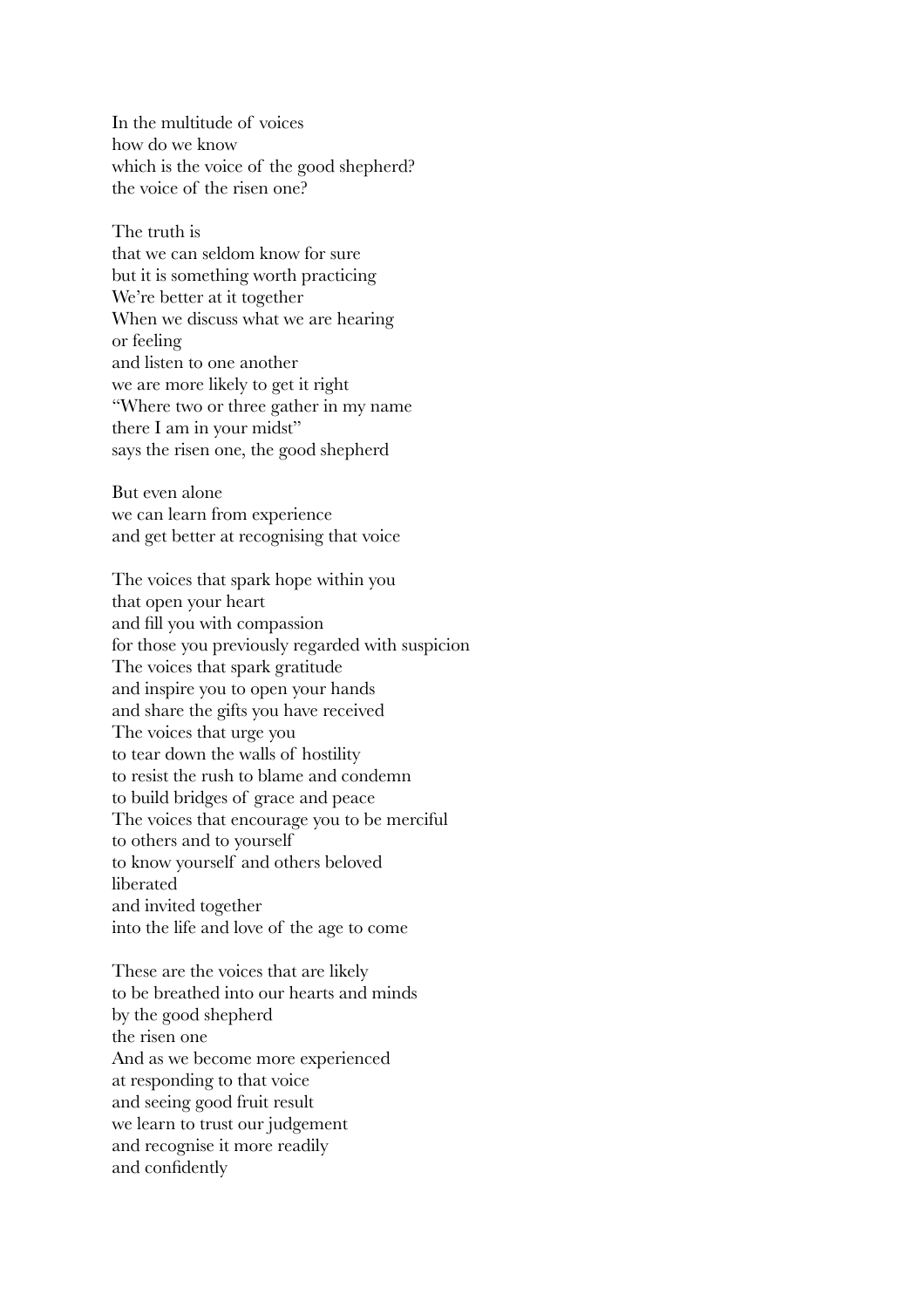We also get more practiced at recognising the other voices the subtly poisonous voices the voices that diminish us or others the voices that sow seeds of suspicion and division the voices that dehumanise others and condemn them to hell the voices that makes us fearful and tight-fisted The voices that tell us that everything good everything that matters is under threat and that it is someone else's fault The voices that make us feel hopeless defeated, useless, dissatisfied The demonic voices

There are those who identify with the 'Christian' brand name who wear the t-shirts and bumper stickers proclaiming their allegiance to the good shepherd who nevertheless appear to have become mouthpieces for the voices of fear, suspicion, and condemnation

And there are those who don't wear the name and perhaps identify with other beliefs who nevertheless appear in word and action to be responding to voices that lead into wide open spaces of love and life and grace

If you see such people on your ballot paper vote for them If you meet such people working for common causes partner with them If you hear such people speaking words of grace and truth listen to them

And give thanks to them and to the good shepherd who is giving us life whether we know it or not the life of the age to come the life that is nourished at this table